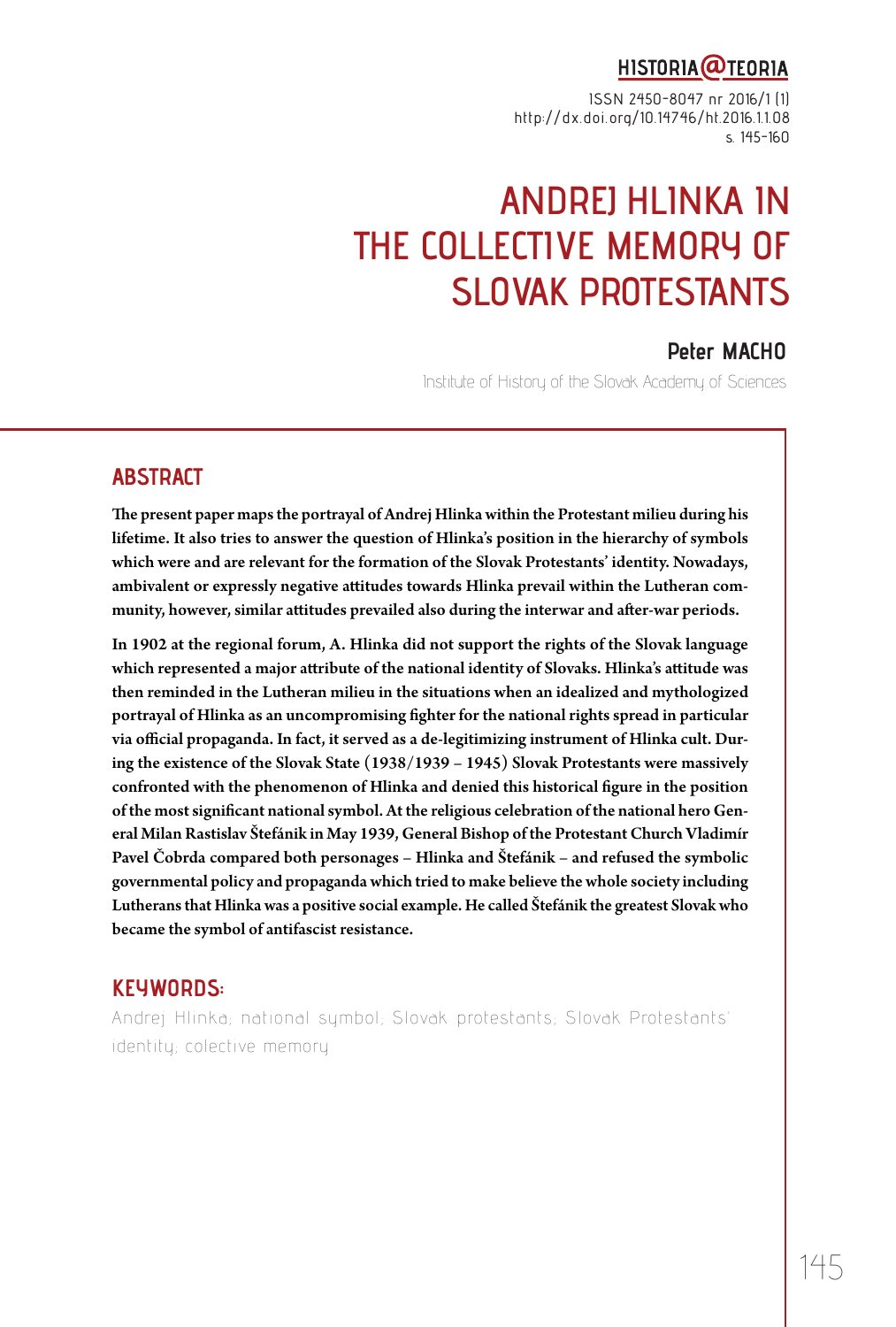Slovak national identity had been formed since the end of the 18th century on the background of mutual contacts, interactions, cooperation but also rivalry and competition of two by confession different "camps". In various situations and contexts, they attained the form of religious and spiritual, cultural, ideological or political orientation, generation groupings, later on also mass movements or party's and political subjects. Ideologically and mentally, they were more or less tied to the two largest institutional churches – the Roman-Catholic Church and the Lutheran Church of the Augsburg Confession.<sup>1</sup> The above fact determined also the process of constructing the Slovak national story and symbolic national pantheon: relevant (wide)national symbols are, as a rule, a product of inter-confessional consensus. This paper presents Andrej Hlinka, an outstanding personage of modern Slovak history – the Catholic priest and representative of the Slovak autonomist movement – from the said interpretation position. A. Hlinka left significant traces in the collective and individual memory of the population of Slovakia. In the past but also at present the viewing and evaluation of his personage was and is moving on the axis from uncritical admiration up to refusal.

While some other outstanding historical figures (e.g. Ľudovít Štúr, Milan Rastislav Štefánik $^2$ ) are at present generally accepted by Slovak society and the process of positive identification with them goes across the political spectrum and across the confessional structure of Slovak population, in the case of Hlinka the situation is different: his acceptance or refusal depends much more on the political and ideological orientation of the population of Slovakia or alternatively on the confessional identity and allegiance to this or that church. Sociological research clearly shows that Hlinka is more accepted as a positive social example in the environment which is strongly influenced by the traditional Catholic religiousness, conservatism or prevailingly rural lifestyle.<sup>3</sup>

The aim of this paper is, on the one hand, to map the portrayal of Hlinka in the Protestant milieu during his lifetime and, on the other hand, it tries to answer the question of the position taken by Hlinka in the hierarchy of symbols which were and are relevant for the formation of identity of the Slovak Protestants/ Protestant

More in: A. A. Baník, *O dialektickej podstate slovenského konfesionalizmu*, Martin 2000.

 $^2$  Ľudovít Štúr (1815-1856): the leader of the Slovak national movement in the first half of the 19th century, the linguist who codified standard language, editor and publicist, teacher, deputy of Hungarian Parliament; General Milan Rastislav Štefánik (1880-1919), astronomer, pilot, French Army officer, diplomat and politician, collaborator of T. G. Masaryk and E. Beneš in the Czechoslovak foreign resistance during the First World War, co-founder of the Czechoslovak Republic. Both personages came from Protestant background; they rank among significant national symbols.

<sup>3</sup> For more, see: V. Krivý, *Kolektívne identity na súčasnom Slovensku. Pramenná publikácia dát zo sociologického výskumu*, Bratislava 2004, p. 21, 22.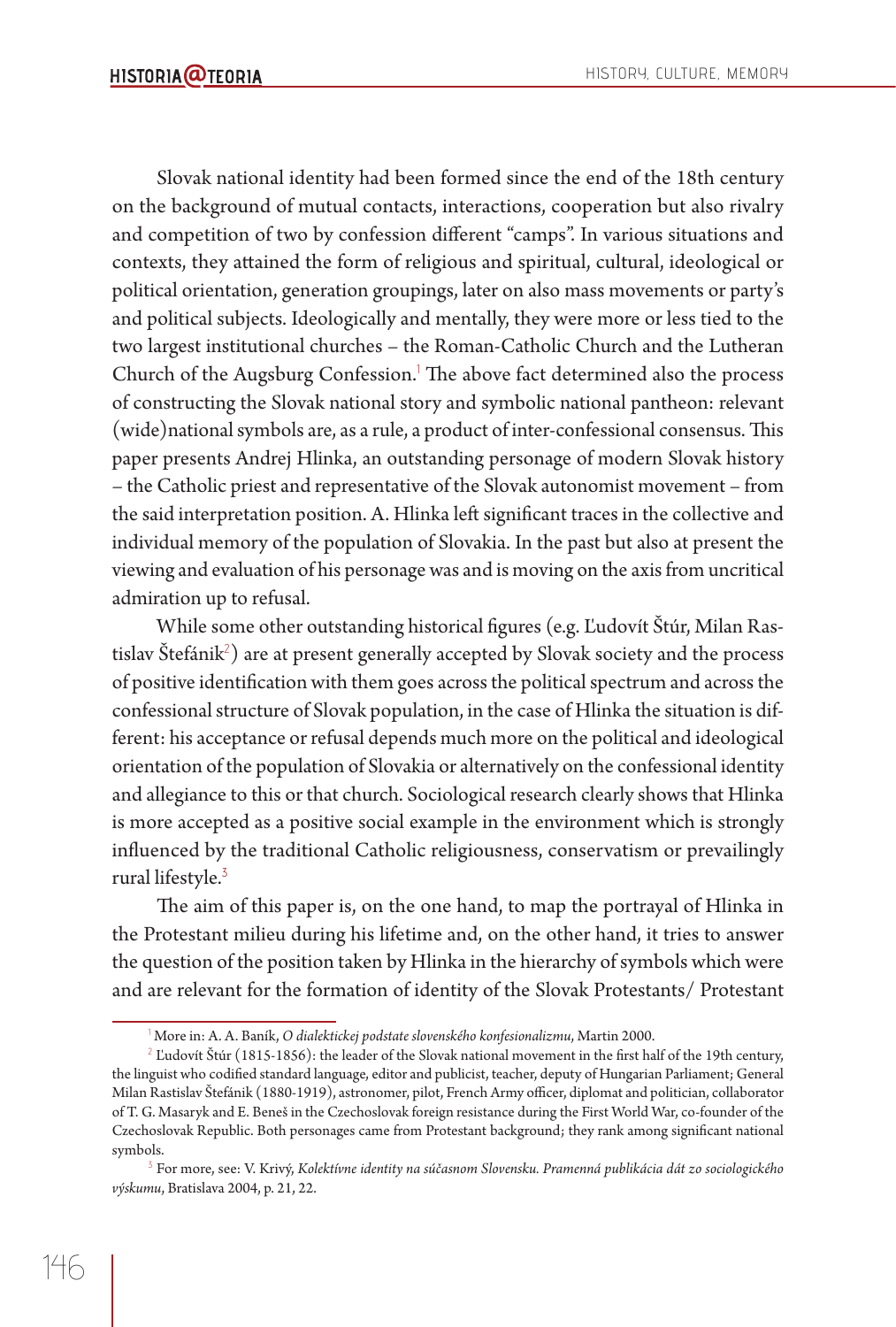Slovaks. Is Hlinka *a site of memory* according to the concept of Pierre Nora for this part of the Slovak population?

We can say in a very simplified way that ambivalent or even explicitly negative attitudes towards Hlinka currently prevail within the Lutheran community. A positive reflection of this historical figure in the Protestant milieu is rather of a marginal interest, more or less a rare phenomenon.<sup>4</sup> I do not insist, of course, that everything that Protestants thought (or think at present) about Hlinka is an "absolute truth" which should not be subjected to a critical study. It should be realized, however, that even in the confessional (Protestant) discourse a definite portrayal of Hlinka was a product of various processes, including the stereotypization (similarly as the portrayals of other figures, e.g. Štúr or Štefánik), of course, as a rule with a "minus" sign. We can state that mutually connected processes of idealizing, mythologizing and sacralizing the figure of Hlinka, which were (and are) widespread in particular in the Catholic milieu, practically "stopped" at the confessional borders and influenced the collective memory of Slovak Lutherans only to a minimum extent. This happened even in spite of the fact that the above mentioned processes, mechanisms, media and instruments are almost identical when constructing the portrayals of two outstanding national personal symbols – (Catholic) Hlinka and (Protestant) Štefánik.

**• • •**

In 2007 there were attempts to push through the law on the merits of Andrej Hlinka in the Slovak Parliament, which were connected with public thematization of this historical figure as "Father of the Nation". The representatives of the Lutheran Church of the Augsburg Confession in Slovakia reacted just to this fact. The collective representative body of the church, the general presbytery, issued a declaration where we can read: "We consider the imposing on all citizens of the Slovak Republic even the title "Father of the Nation" through the law to be very inadequate and unilateral. [...] We are against inadequate exaggeration of merits of the man with respect to whom a considerable part of the Slovak population has justified objections." The representatives of the Lutheran Church pointed out the fact that Hlinka very often spoke in coarse language not only about Hungarians, Czechs, and Jews but also about Slovak Lutherans: "He considered us to be opponents, mucks and lice. Andrej Hlinka caused by such expressions a gradual split of the Slovak nation but not its unification."<sup>5</sup>

<sup>&</sup>lt;sup>4</sup> Ľ. Kandra, "Andrej Hlinka a evanjelici", in: *Andrej Hlinka v slove a obraze. Zborník článkov a fotografií, ktorý na uctenie Hlinkovej pamiatky do tlače začal zbierať Ján Mešťančík*., ed. by Jozef Kirschbaum, František Fuga, Toronto-Ružomberok 1991, p. 74-80.

<sup>5</sup> "Stanovisko k návrhu zákona o zásluhách Andreja Hlinku", *Evanjelický posol spod Tatier*, 2007, roč. 97, č. 41, p. 4.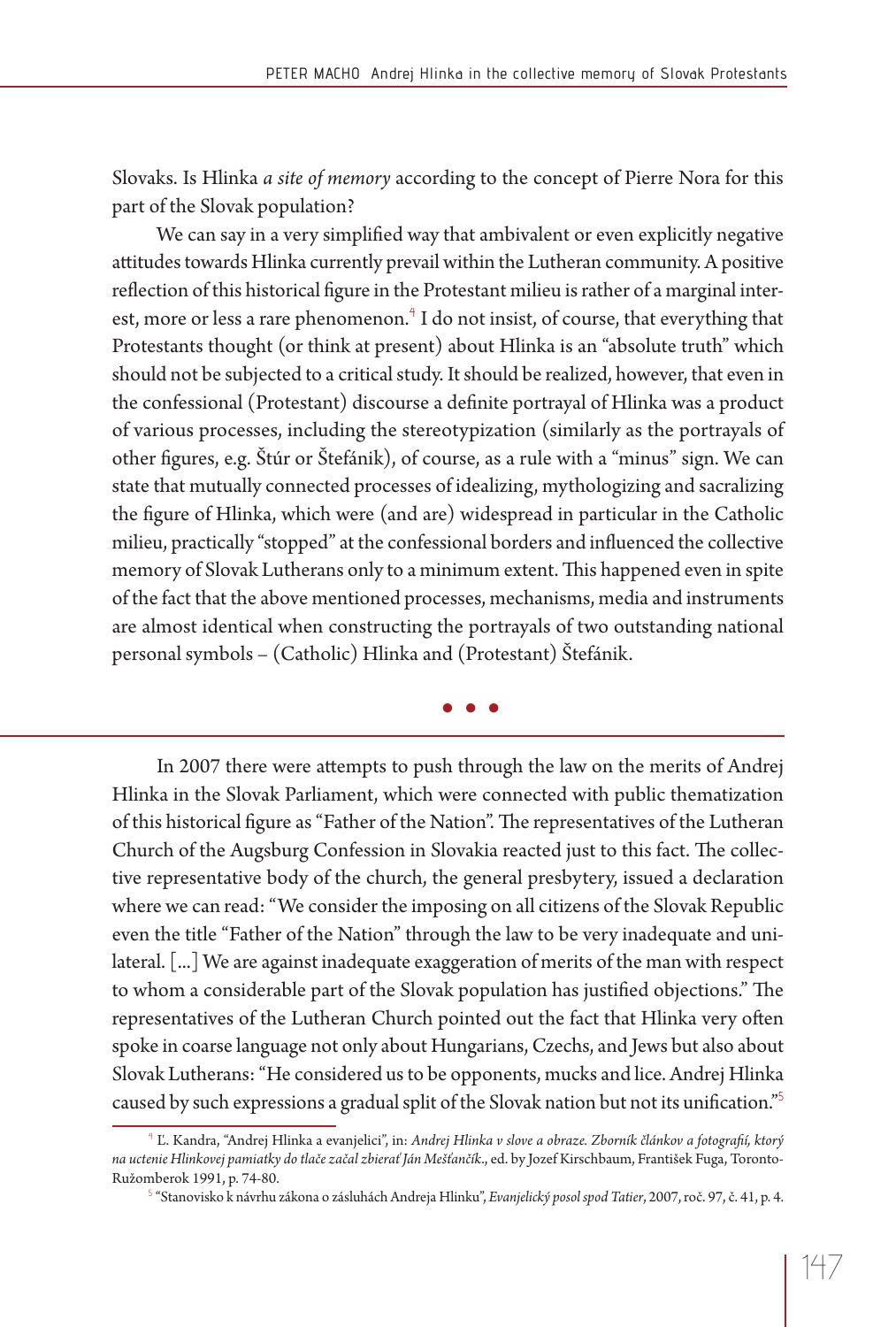As regards critical responses including also the declaration of the representatives of the Lutheran Church, a group of Slovak historians opposed in its Statement<sup>6</sup> saying that "the adoption of the law on merits of Andrej Hlinka cannot be understood as [...] enforcement of an opinion to the entire population of the country. This is rather an appraisal of merits to be expressed by Slovak nationals through their elected representatives in the legal declaration."

On the background of the initial suggestions and drafts of the law intended to make manifestations of disrespect to the proclaimed "Father of the Nation" prosecutable,<sup>7</sup> this argument of the authors of the *Statement* is, to say the least, absurd. Anyway, the introductory part of this chapter outlined, however, that the phenomenon of Andrej Hlinka represents a very sensitive issue in the public life of Slovakia, which evokes at minimum a polemic. Hlinka**'**s name as such does not unite the present society at all, on the contrary, it rather contributes to its polarization. Critical objections to the personage of Hlinka heard nowadays are from certain positions very purposefully interpreted as anti-Catholic or even antinational/ anti-Slovak attitudes.

The authors of the *Statement* try to disprove or at least cast doubt upon or relativize critical opinions on Hlinka. These historians claim, on the one hand, that Hlinka's relation to the Slovak Lutherans as a whole "was not [...] negative". They say that Hlinka spoke out strongly only against the group of Slovak Lutherans which politically stood up for the Prague centralism and Czechoslovakism thus denying the independence of the Slovak nation.<sup>8</sup> They argue, on the other hand, that the period of the first half of the 20th century when the political engagement of A. Hlinka reached the peak meant the development phase when ecumenism was not the order of the day not only in the Roman-Catholic Church but in the Lutheran Church either.

 $^6$  The exact title of this document is: *Stanovisko slovenských historikov k osobnosti Andreja Hlinku,* 23. október 2007 (further referred to as: *Statement*) Available at: <http:/ www.postoy.sk/node/1149>.

According to the initial bill the law should have contained the following wording (Sec 5): "The action resulting in a harm of Hlinka**'**s reputation in public can be punished in accordance with law." It is not necessary to further explain that such legal norm would endanger free scientific research and critical interpretation of this controversial personality. Quoted according to the article *Lutherans do not want Lex Hlinka. What is in the bill of SNS*. [Online]: SME.sk, p. 2. <http://www.sme.sk/c/3514405/evanjelici-nechcu-lex-hlinka.html>, accessed 26 Aug 2014.

 $^8$  The above-mentioned manner of argumentation is expressly purposeful and mythologizing: there is a sufficient number of Hlinka**'**s statements which clearly prove his antipathy towards Slovak Protestants in general, i.e., regardless of their political orientation and membership. Of course, there are also statements or quotations which sound like Hlinka**'**s expression of admiration for the outstanding Lutheran representatives of Slovak culture and these are often quoted as a proof of Hlinka's supposedly responsive and tolerant attitude towards Protestants. It is a paradox; however, that Hlinka himself often cast doubt upon them in his other statements and directed his words at these outstanding representatives (e.g. Ľudovít Štúr, poets Andrej Sládkovič, Pavol Országh Hviezdoslav etc.) by which he insulted not only them but all Protestants in Slovakia. Hlinka**'**s mentality is illustrated also by other statements of verbal aggression (various invectives and mockeries directed at impersonal Lutheran symbols, e.g., Juraj Tranovský's hymnbook), the use of vulgar "coarse" demagogy, and various lies.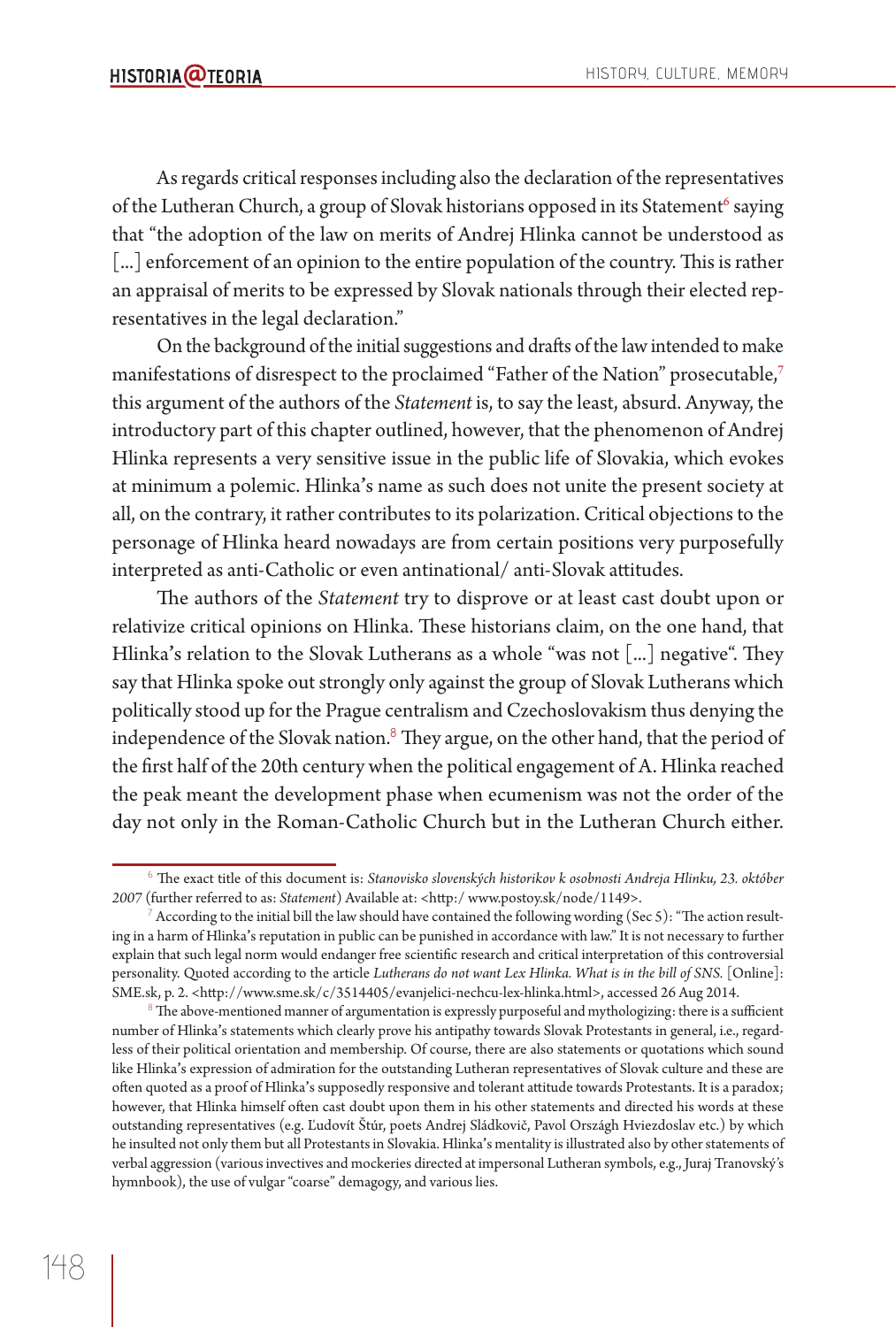It must be clearly understood, however, that in both cases more or less misleading statements are involved.<sup>9</sup>

In these connections, interesting is the following observation of the Lutheran priest Darina Bancíková of 1996: "As regards Andrej Hlinka, his religious intolerance cannot be held back. [...] several times he called Slovak Lutherans an ulcer on the body of the Slovak nation, or its curse. There exists also written evidence thereof. I admit that it is not always necessary to underline this Hlinka**'**s trait every time and everywhere. An attempt at censoring or even criminalizing  $\lceil$  newspaper $\rceil$  articles whose authors dare talk about it is, however, incomprehensible."<sup>10</sup>

On a symbolic level, however, the substance of the problem arises from the publicizing of the portrayal of Andrej Hlinka as the "Father of the Nation" in that period*.* It is questionable why the authors of the *Statement* do not mention this phenomenon, why they avoid such an important moment in the whole discussion about the significance and merits of A. Hlinka. It is not important that the above *epithet ornans*, which is legally vague but emotionally a very sensitive matter, was not included in the final wording of the law on merits of Andrej Hlinka. It is essential that he was thematised and presented in the media of those days and the Slovak public was somehow naturally expected to identify with him. The citizens / Slovaks should have not inspected or cast doubt upon the image of A. Hlinka as the symbolic father of the nation; they had to believe in it: it should have become a manifestation of their secular nationalistic belief.

In this context we can quite justly ask: Which of Hlinka**'**s deeds (not only words!) are of such nature that the whole Slovak public, and consequently including also Slovak Protestants, could understand them as an expression of paternal love, as symbolic gestures legitimizing going beyond mental barriers? In the Slovak nationalistic discourse, however, I understand by mental barriers in particular confessional barriers which prevent the formation of the feeling of (wide)national supra-confessional togetherness. We should become aware of the way in which modern national identity was formed during the 19th and 20th centuries: an important component of the national-historical narrative of Slovaks consists in particular of historical figures

 $^\circ$  During the interwar period the representatives of the Lutheran church joined the international ecumenical movement but it is questionable to what extent the principles of ecumenism took root in the domestic religious environment, or respectively on the level on inter-confessional or human relations.

 $^{10}$  Slovak National Library in Martin, Literary archive, fond Darina Bancíková, škatuľa 4, Práce vlastné, D. Bancíková, *Okresné pobočky Konfederácie politických väzňov... Nepovedaný príspevok na sneme KPVS v Bratislave*, 1 June 1996.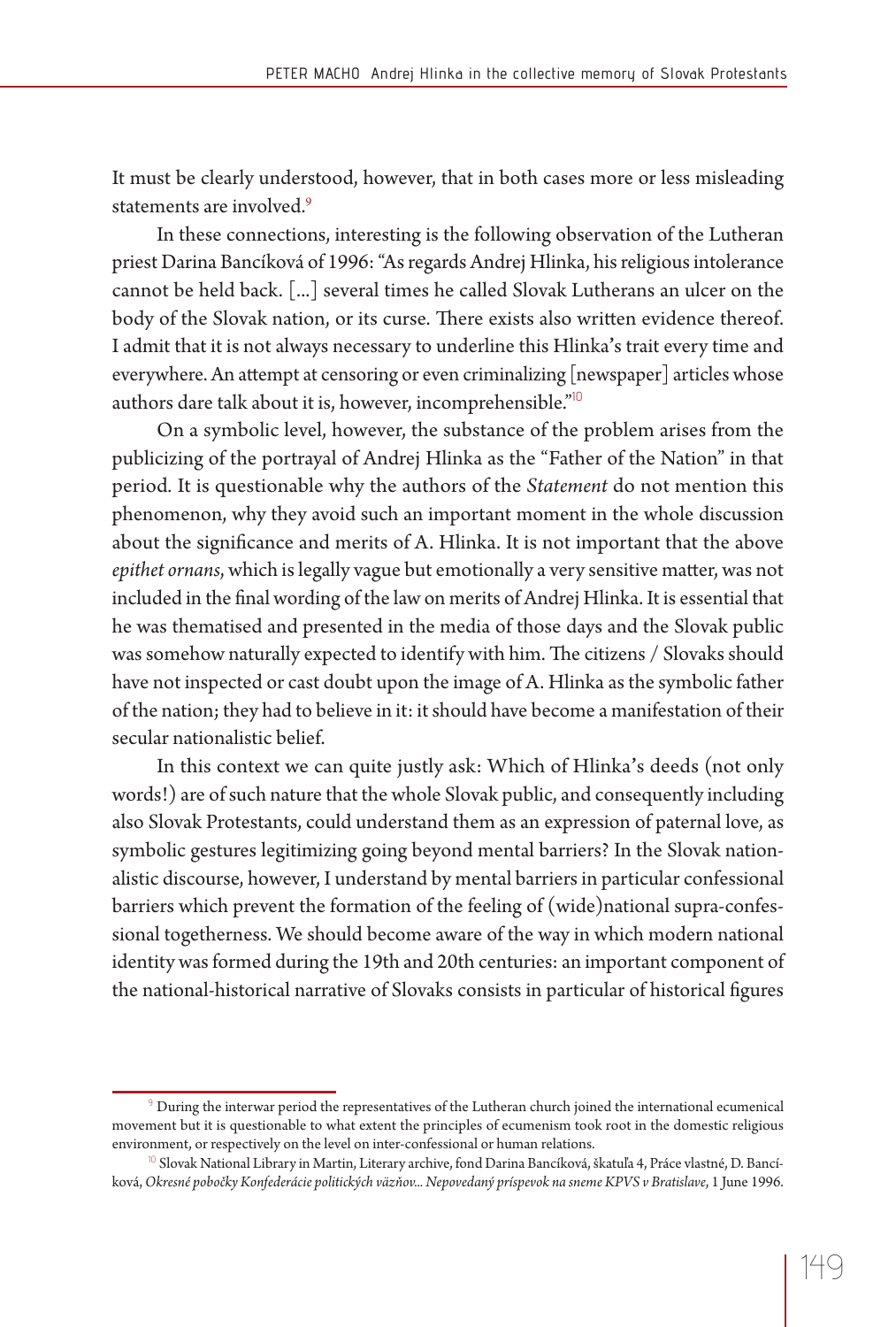which went beyond these bounds in the interest of the national unity, $\mathbb{I}^1$  and this narrative generates the social concept of Slovaks as a two-confession national society. A breach of and going beyond these bounds thus represents a symbolic gesture acting as a standard-setting act which constitutes the social concept of the national unity. At the same time, however, it implies a permanent presence of the confessional (Catholic – Protestant) duality which is not deemed to be a necessary evil but a natural component of the national "organism".

I dare remark that such gesture must be not only sufficiently transparent, readable but also communicated by media (and, as circumstances allow, permanently reproduced) in the form of symbolic representations disseminated among the population. After death of a particular historical figure it should be acceptable and accepted "nationwide" (meaning in both confessional circles) as a clear and unquestionable manifestation of inter-confessional consensus.

The authors of the *Statement* see such a symbolic gesture in Hlinka's attempt at cooperation with Lutherans associated within the autonomy-oriented Slovak National Party. The political cooperation between the two autonomy-oriented parties - Hlinka's Slovak People's Party (HSĽS) and the Slovak National Party (SNS) – represented by their leaders, the Catholic priest Andrej Hlinka and the Protestant priest Martin Rázus, ended, however, without success. A breakup of the so-called autonomy-oriented bloc was caused by several factors, among others also by the fact that HSĽS headed by Hlinka breached the pre-election agreement made between the two political parties. <sup>12</sup> During his visit to the Ružomberok Catholic Presbytery where Hlinka had his seat Rázus received the answer that HSĽS did not intend to observe the agreement, because it was disadvantageous for it.<sup>15</sup>

In particular the relationship between the two political parties personified by Hlinka and Rázus were narrated in the Lutheran milieu and obtained the reduced form of a sort of folkloristic example which could receive a peculiar title "How Hlinka cheated Rázus", which can be interpreted at the political and confessional levels as Hlinka versus nationalists /SNS/ or respectively Hlinka versus Protestants. Regardless of the interpretation form in which this micro-narrative appeared in historical

<sup>&</sup>lt;sup>11</sup> The story of how (the Lutheran) Ľudovít Štúr with his fellows visited the (Catholic) poet Ján Hollý, the author of national heroic epic poems, to obtain his consent to the codification of the standard Slovak language (1843); similarly, the story about mutual cooperation between the Catholic bishop Štefana Moyses and the Lutheran bishop Karol Kuzmány, the representatives of Matica slovenská (Slovak Source) which was the most significant nationrepresentative institution of the nineteen sixties. Thematization and publicizing of such micro-narratives and personal symbols had a legitimating function in the nationalistic discourse of the 20th century. It was used in particular by the representatives of national culture and from time to time also by some politicians.

<sup>&</sup>lt;sup>12</sup> More in, e.g., J. Roguľová, *Slovenská národná strana 1918-1938*, Bratislava 2013, p. 294, 295.

<sup>&</sup>lt;sup>13</sup> M. Rázus, "Príčiny rozchodu Ľudovej a Národnej strany", *Slovák v Amerike*, 1936, roč. 48, č. 34, p. 2.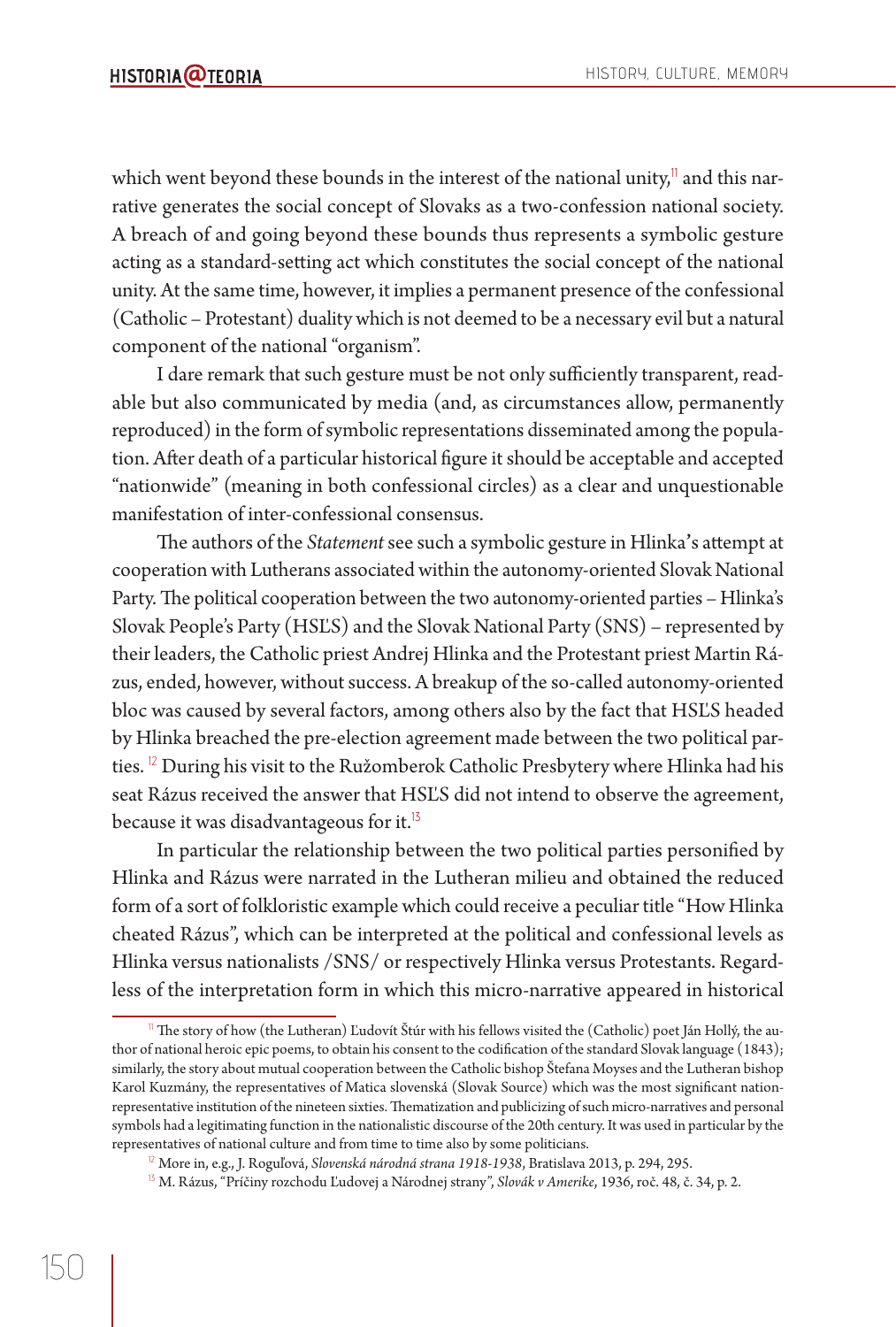memory of Lutherans (or as a case may be, still appears nowadays), I assume that we can consider it in a sense as a turning point. In the flow of "national" history under consideration, it represents a moment which ultimately buried a potential portrayal of Hlinka as the father of the nation in the Protestant circles. Rázus himself also reevaluated his positive attitude towards Hlinka after all and stated in his private letter in February 1936 the following: "The cooperation with Hlinka seems impossible because of his strange moral principles."<sup>14</sup>

**• • •**

The political cooperation between two autonomy-oriented parties, HSLS and SNS, was characterized from the very beginning by the declared inter-confessional conciliation and settlement, i.e. as the Catholic-Lutheran alliance creating the national and political unity of Slovaks. It was symbolically embodied by the so-called *Zvolen Manifest* dated October 16, 1936 adopted at the joint manifestation in Zvolen: "We are against any religious subjugation, pressure or disparagement of either of the parties. We exclude religious disputes from the Slovak politics and its journalism. We are for religious tolerance and parallel development of churches.[...]."<sup>15</sup> Many of Rázus**'**s party colleagues, among them Andrej Mihal and Juraj Janoška Jr, turned his attention just to the fact which was in contravention of the spirit of the *Zvolen Manifest,* namely a breach of the obligation not to disparage, offend the other party to this agreement. Andrej Mihal addressed a letter to Rázus where he pointed out Hlinka's inconsiderateness: "The cooperation between Catholics and Lutherans in national and political matters is certainly a cardinal principle of the national policy. We cannot agree, however, that  $\lceil ... \rceil$  some representatives of the People's Party would, first of all 'the father and leader of the nation Hlinka', disparage our Lutheran consciousness. [... ] Hlinka [in the weekly magazine the *Tatranský Slovák*] [... ] scolds Protestantism that it would sell its soul for a mess of pottage, that Lutheranism is of German origin, and therefore we [Lutherans] will be always closer to Czechs, Germans etc. [which means: than to Slovaks – P.M.] Experience shows that Hlinka will not change and as long as he is the 'father and leader', we should be prepared for the most hackneyed insults to our church and religion  $\left[ \dots \right]^{n_{16}}$ 

<sup>14</sup> As quoted in: I. Šenšel, "Pevný buď. Život a dielo seniora Ľudovíta Šenšela", *Liptovský Mikuláš* 1998, p. 145.

<sup>15</sup> *Dokumenty slovenskej národnej identity a štátnosti II*. Bratislava 1998, p. 150-152, dokument č. 202, Zvolenský manifest (poznámka: v texte podčiarkol P. M.).

<sup>16</sup> Slovak National Library - Literary Archive (Slov. *Slovenská národná knižnica - Literárny archív*, further as: SNK - LA), fond Martin Rázus, sign. 45 E 45, letter from Andrej Mihal to Martin Rázus, 5 Oct 1932.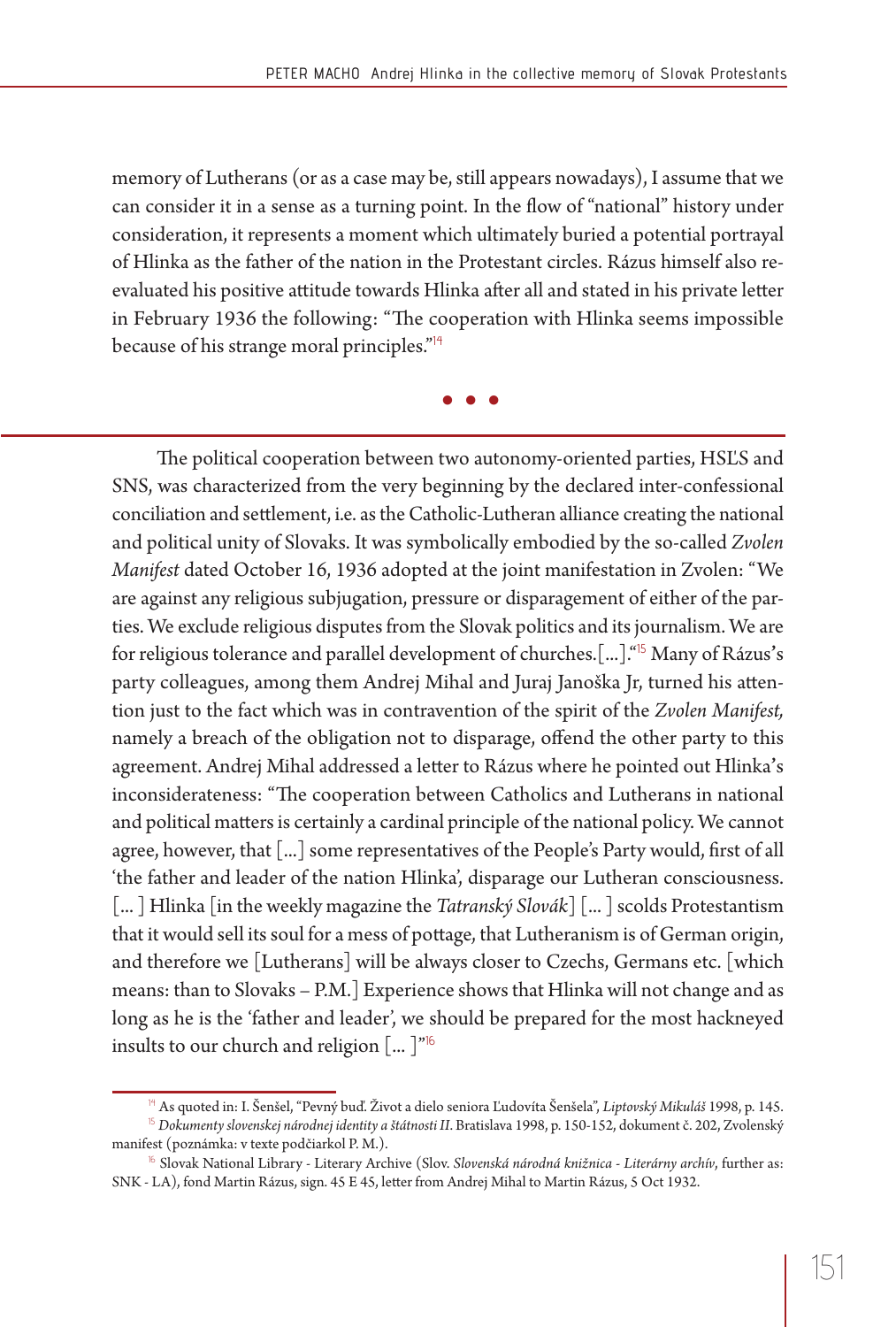Juraj Janoška Jr had also negative approach to the political cooperation between SNS and HSĽS. Rázus was convinced that Janoška**'**s point of view was determined by his personal antipathy to the Catholics in general. In his private correspondence, he blamed Janoška for his purported confessional (Lutheran) narrow-mindedness. Such reproaches outraged Janoška and he responded to the letter from Rázus by the following words: "You have written to me: '[...] When you see those Catholic reverends you are simply unable to keep your temper.' Can you understand the impact of such words?! Based on my attitude to Hlinka  $\left[ ... \right]$  don't make a general conclusion!  $\left[ ... \right]$ A high Catholic ecclesiastic official [not named] said to me about Hlinka: He hates this one, that one and Lutherans. As regards your father[i.e., Juro Janoško Sr, general bishop of the Lutheran Church], even before the coup d**'**état he hated his guts."<sup>17</sup>

Immediately afterwards, Janoška formulated his objections against Hlinka in a letter: "He called the Lutherans a curse of the Slovak nation<sup>18</sup> and did not take it back. After the Zvolen Pact<sup>19</sup> he impugned my dead father by infamous lies in the *Tatranský Slovák*. Catholic Slovaks from Ružomberok sent this [newspaper] volume to me. Two years ago in his radio lecture about Ružomberok he as a loving 'father of the nation' did not mention even a single one meritorious Lutheran [from Ružomberok]. He did not mention even the Makovickys! And last autumn he again offended Lutherans in Levice!"<sup>20</sup>

When reading these lines one cannot pass over the ironic tone of Janoško's letter which contributes to casting doubts upon Hlinka as the father and leader of the nation just because of his "specific" show of love to Protestants. It should be emphasized, however, that this included no fabrications or unjustified defamation of Hlinka. The Polish consul Wacław Łaciński, who met Hlinka in person in 1938, also noticed his antipathy to Lutherans. According to the consul's evidence "[…] the priest Hlinka is unable to speak peacefully about Lutherans but he shows much uncurbed hatred while making a boast of his successes in the field of Catholic propaganda  $[\dots]$ ."<sup>21</sup>

 $17$  SNK - LA, fond Martin Rázus, signatúra 45 D 11, letter from Jur Janoška Jr to Martin Rázus, 7 Feb 1935.

<sup>18</sup> J. Janoška Jr refers here to the same source as A. Mihal quoted above - Hlinka's article in the weekly *Tatranský Slovák*. The exact wording of Hlinka's innuendo reads: "[...] Našou kliatbou je husitizmus a za misu uvarenej šošovice sa predávajúci protestantizmus. Tento bude vždy bližšie k Čechom, Nemcom, Švédom, ako ku Slovákom a vôbec ku Slovanom [...]." A. Hlinka, "Sneme, kde si?", *Tatranský Slovák*, 1932, roč. 2, č. 39, p. 3.

<sup>&</sup>lt;sup>19</sup> After the Zvolen Pact - means: after the declaration of the Zvolen Manifest, i.e. after October 16, 1932. In the original letter this was directly underlined by its writer J. Janoška Jr. He wanted to emphasise the fact that A. Hlinka insulted Slovak Protestants in public even after the declaration of political alliance between HSĽS and SNS.

 $^{20}$  SNK - LA, fond Martin Rázus, sign. 45 D 11, from Jur Janoška Jr to Martin Rázus, 7 Feb 1935.

<sup>21</sup> M. Čaplovič, "Tri dokumenty k slovensko-poľským vzťahom z jari 1938", *Historický časopis*, 2000, roč. 48, č. 2, p. 341-344, dokument č. 1 (8. máj 1938, Praha - Správa č. 8/C/3 Vyslanectva Poľskej republiky v Prahe adresovaná poľskému Ministerstvu zahraničných vecí vo Varšave, v ktorej poľský konzul v Bratislave Wacław Łaciński informuje o rozhovore s kňazom Andrejom Hlinkom v marci 1938 v Ružomberku. Tajné.).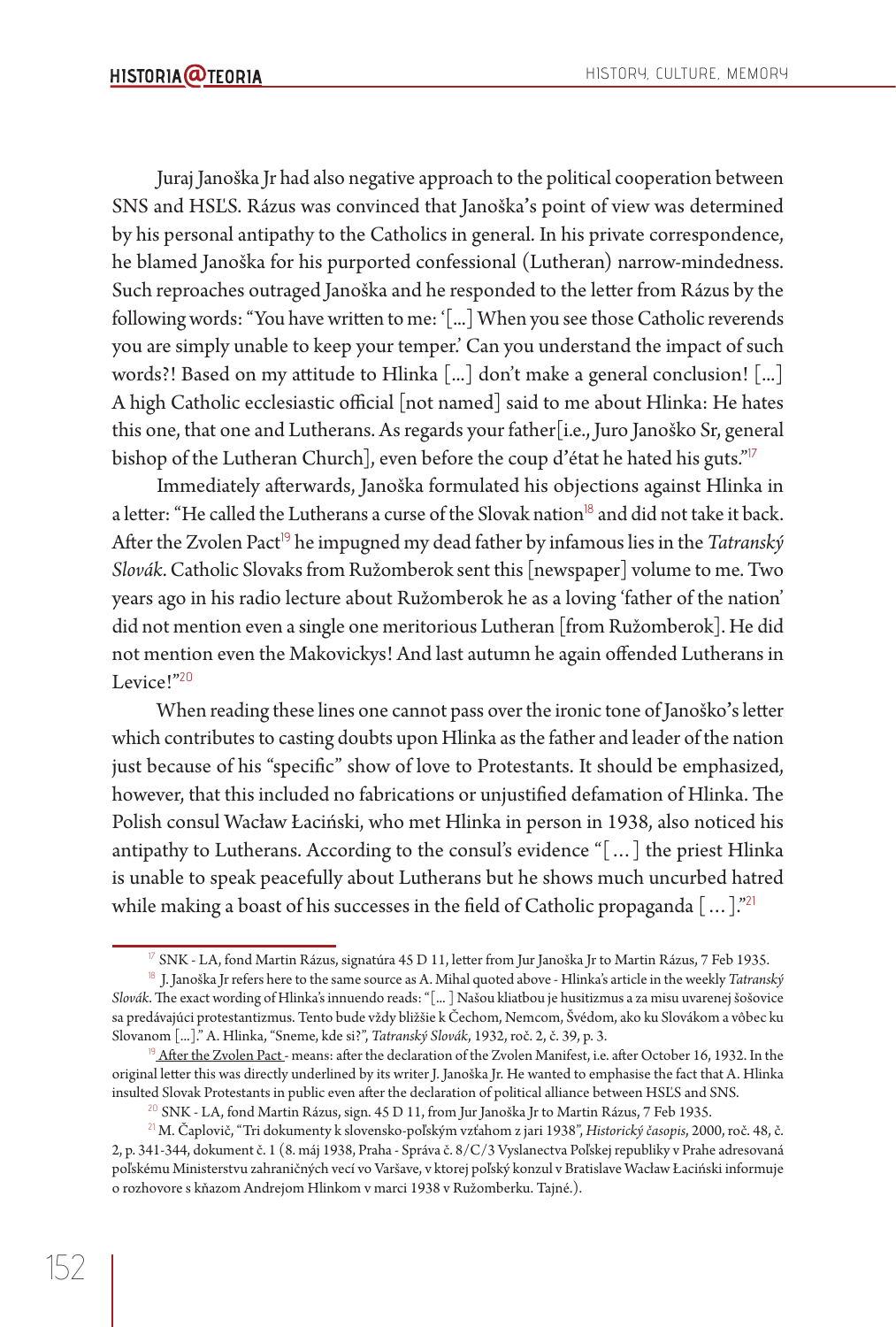Let's go back, however, to Janoško's letter. Interesting in this context is the information about Hlinka**'**s lecture on the radio. Let's think for a while about a seemingly trivial reproach that in his lecture about Ružomberok Hlinka "forgot" to mention (besides other Lutherans from Ružomberok) the members of the Makovickys family. In this case, it should be emphasized that a "lapse" of Hlinka**'**s individual memory can be hardly attributed to the insignificant status of that family. This is how a contemporary historian evaluates its contribution to history of Ružomberok and the whole Slovakia: "Although in Ružomberok there was [originally since the nineteen sixties – P.M.] only one Slovak [to be understood: engaged in national affairs – P.M.] entrepreneurial family, due to the scope of its activities it can be justly considered as the Slovak Buddenbrooks. [...] Thanks to this family Ružomberok became a really Slovak business centre."<sup>22</sup>

In a mass of information collected by another researcher about the Makovickys family the reader can find also a reference to one student friendship of Andrej Hlinka. Dušan Makovický, later known as Tolstoy's follower (a personal doctor of Lev Nikolayevich Tolstoy), was his classmate at the Grammar School in Ružomberok: Dušan, coming from the Slovak nationally-conscious family, "made friends with Andrej and […] used to give [him] Slovak books for reading by which he awaken national consciousness in him."<sup>23</sup>

A more detailed enumeration of the activities which connect the Makovickys family with the history of Ružomberok and the whole Slovakia but even with Hlinka**'**s individual life story (however!) would clearly show to us that a disregard of this family in the radio lecture can be only hardly att ributed to a momentary lapse of Hlinka**'**s memory. On the contrary, this proves Hlinka**'**s selective and manipulative manner of approaching the reality regardless of whether the present or past was concerned. The above-mentioned selection in this case was again evoked by Hlinka's personal antipathy to Lutherans.<sup>24</sup>

A failure to mention the Makovickys family as a representative symbol of the Lutheran community in Ružomberok was not, however, an end in itself. Actually, this family stood at the birth (inter alia) of the Lutheran public school in this town. It was established in 1895 and maintained by the local Lutheran church – it was the only educational institution in Ružomberok of a purely Slovak nature with the Slovak language of instruction. At that time, Catholic church schools in Ružomberok were

<sup>22</sup> R. Holec, *Tragédia v Černovej a slovenská spoločnosť*, Martin 1997, p. 55.

<sup>23</sup> Z. Ďuriška, *Medzi mlynmi a bankami. Dejiny rodu Makovickovcov*, Martin 2007, p. 187.

<sup>&</sup>lt;sup>24</sup> Of course, this selection was determined also by other factors - e.g. in 1934, at the time when Hlinka's radio lecture was broadcasted, many of the members of the Makovickýs family were engaged in the political and associational structures which represented the "competing" camp against Hlinka and HSĽS.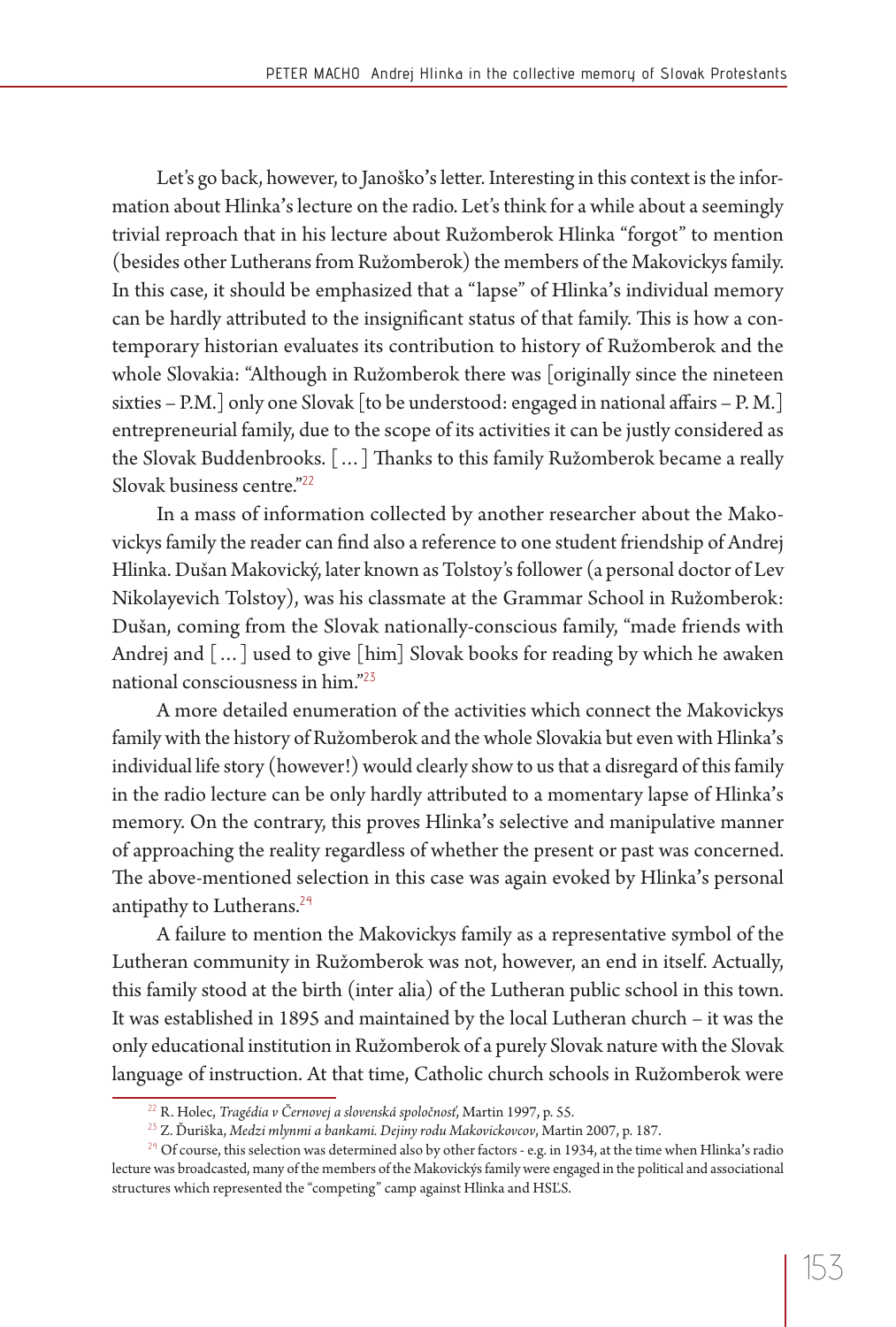more or less Magyarized. Some Catholic families also used the Slovak Lutheran School within the town before 1918. They sent their children to this school (however!) with Hlinka**'**s consent to avoid their Magyarization at a tender age. By the way, this was just the right moment from pre-coup d**'**état history of the town of Ružomberok to be utilized by Hlinka in his radio lecture as a historical argument in 1934, i.e. in the period when the political alliance between HSĽS and SNS existed. He could have simply pointed out the Catholic-Lutheran cooperation at the local level already in the past. However, Hlinka failed to do so and we can only hypothetically reconstruct his reasons thereof.

Karol Sidor, the outstanding political representative of HSĽS, emphasized quite naturally in Hlinka**'**s biography of 1934 that A. Hlinka disregarded Apponyi**'**s school laws which were considered to be a culmination of Magyarization of the education system before 1918. They say, on the contrary, that Hlinka "maintained at [Catholic church] schools [in Ružomberok] the teaching of religion in the Slovak language and a compulsory Slovak reading and writing.<sup>25</sup> The quoted sentence is a typical example of the fabrication of a positive portrayal of a personage where the methods like sanitization, equivocation, intentional and purposeful selection of facts etc. are normally applied. It is only natural that we will not find in this apologetic publication no mention of how Hlinka defended himself before court in the period of existence of Austro-Hungary when: "in witness of his [Hungarian] patriotism he stated that he donated to the [Slovak] pupils one thousand korunas from his own pocket for the purchase of Hungarian textbooks."<sup>26</sup> Whereas the aforementioned lecture is not preserved in the Archive of the Slovak Radio, <sup>27</sup> we do not know its exact content. I managed to identify that it was broadcasted on February 25, 1934 within the so-called Regional broadcast from Ružomberok in the evening hours.<sup>28</sup> When confronted with Janoško**'**s reproach, the title of the lecture "The social, religious and political situation in Ružomberok before the coup d**'**état"<sup>29</sup> gives a premonition that a purposefully fabricated picture of Ružomberok before the coup d**'**état without Lutherans, or respectively without Lutheran national activists served to strengthen the social concept of the Ludaks and Catholics as the only human rights campaigners in the past before the coup d**'**état in 1918, as well as at present, after 1918.

There occurs an interesting phenomenon when Andrej Hlinka and the town Ružomberok become two intensively interconnected sites of memory (lieux de mémoire):

<sup>25</sup> K. Sidor, *Andrej Hlinka (1864-1926)*, Bratislava 1934, p. 256.

<sup>&</sup>lt;sup>26</sup> R. Holec, *Tragédia v Černovej a slovenská spoločnosť*, Martin 1997, p. 100.<br><sup>27</sup> In the Archive of the Slovak Radio Bratislava there are only three authentic documents in the form of digital records: Hlinka**'**s speech on the persecution of Slovaks during the existence of Austro-Hungary (1934); a record of the visit of Edvard Beneš to Černová (1936); and a radio record from Hlinka's funeral (1938)<br><sup>28</sup> "[Program] - Neděle, 25. února 1934", *Radiojournal*, 1934, roč. 12, č. 8, p. VII.

<sup>&</sup>lt;sup>29</sup> Before the coup, i.e., before 1918 and the establishment of the Czechoslovak Republic.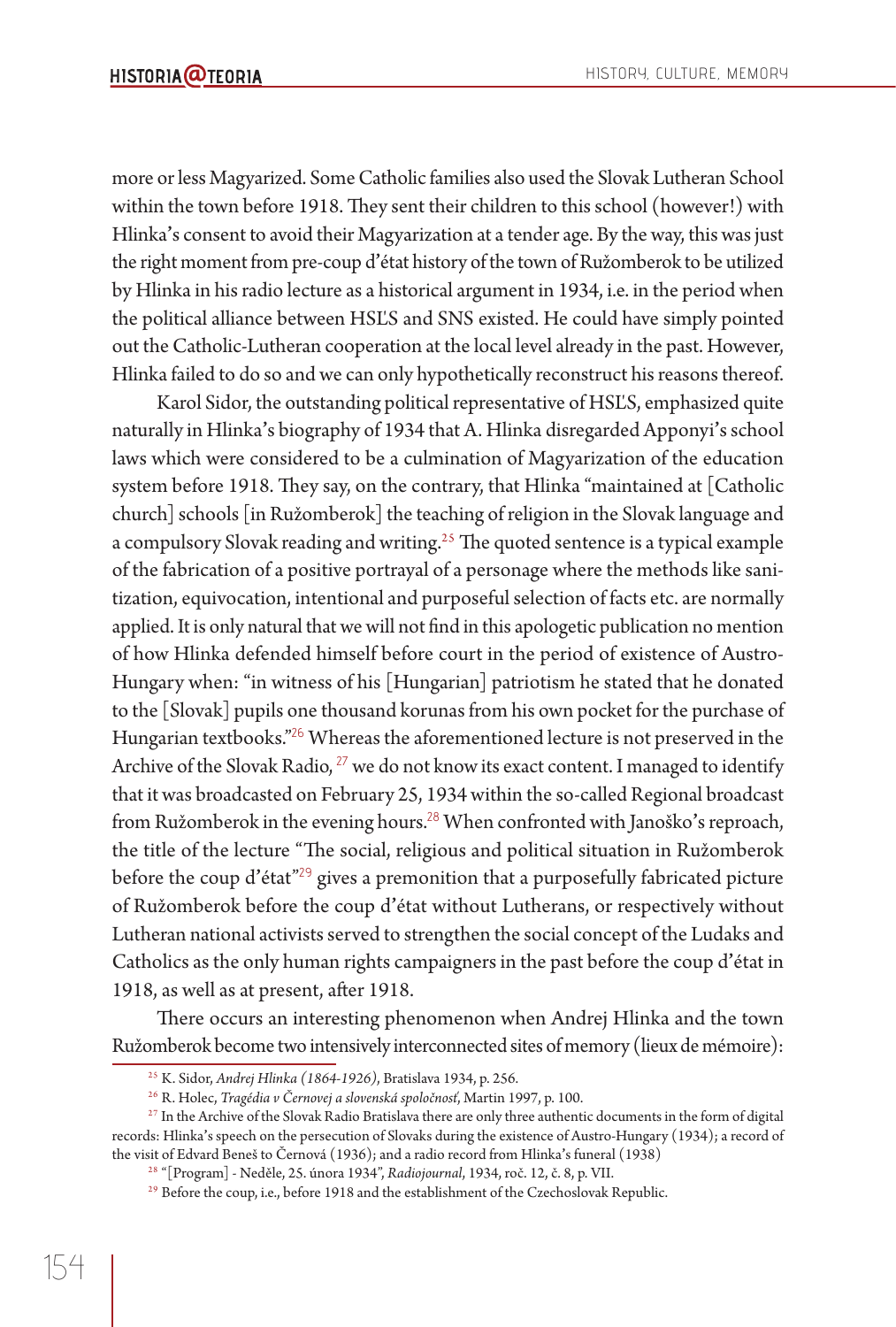in fact, two communicating vessels. The figure of A. Hlinka functions here not only as a site of memory but also as an object of memory processes, an object of symbolic instrumentation; in this correlation, Hlinka is functioning as a living personality, as a direct player, the subject of memory processes: he himself is actively participating in the creation of the collective memory and (also) with the help of his radio lecture of 1934 he tries to co-create a concrete picture of Ružomberok, which is relevant for the autonomist discourse and formation of the national story in its Ludak-Catholic version. When looking back into the past, the story and picture of Ružomberok is quite understandably intentionally "modelled", the Ružomberok Lutherans are excluded from this story and marginalized. It is quite understandable that such picture of Ružomberok and Hlinka had to evoke negative reactions in the Lutheran milieu.

**• • •**

In 1902, at the time of the culminating Magyarization, A. Hlinka participated in the meeting of the Liptov District Committee. At this regional forum a cardinal dispute concerning the use of the Slovak language as an official language came up. The district governor ruled several times the Lutheran priest Pavol Čobrda out of order when he wanted to give a speech in the Slovak language. The representatives of SNS headed by the lawyer Emil Stodola pushed forward the voting on the right of any member of the Committee to speak his mother tongue. They referred to the so-called Nationality Law of 1868 by which such possibility was granted. The result of the voting, however, brought a defeat to the present Slovaks: while 24 members of the District Committee voted for the Slovak language, 80 votes were against the Slovak language. At the decisive moment when the rights of the mother tongue had to be supported, Hlinka abstained and declared in Hungarian: "Nem szavazom" (= I don't vote).<sup>30</sup>

This act of Hlinka made an embarrassing impression and absolutely disappointed the Slovak participants in the meeting. It is only natural that it was kept not only in their individual memory, but it spread also among the people, in particular in the region of Liptov.

In 1934 at the national conference of young teachers, the Minister of Justice Ivan Dérer mentioned this shameful vote by Hlinka. The editorial board of *Národné noviny* (*National Newspaper*), the press body of SNS which then proclaimed the cooperation between both autonomist parties, spoke out in defence of Hlinka and stated with exasperation that it was just a blatant lie. Dérer reacted to this invective by pointing out the period press coverage, namely the newspaper article which brought

<sup>30</sup> "Slovenčina v Liptove", *Národnie noviny* , 1902, roč. 33, č. 60, p. 1-2.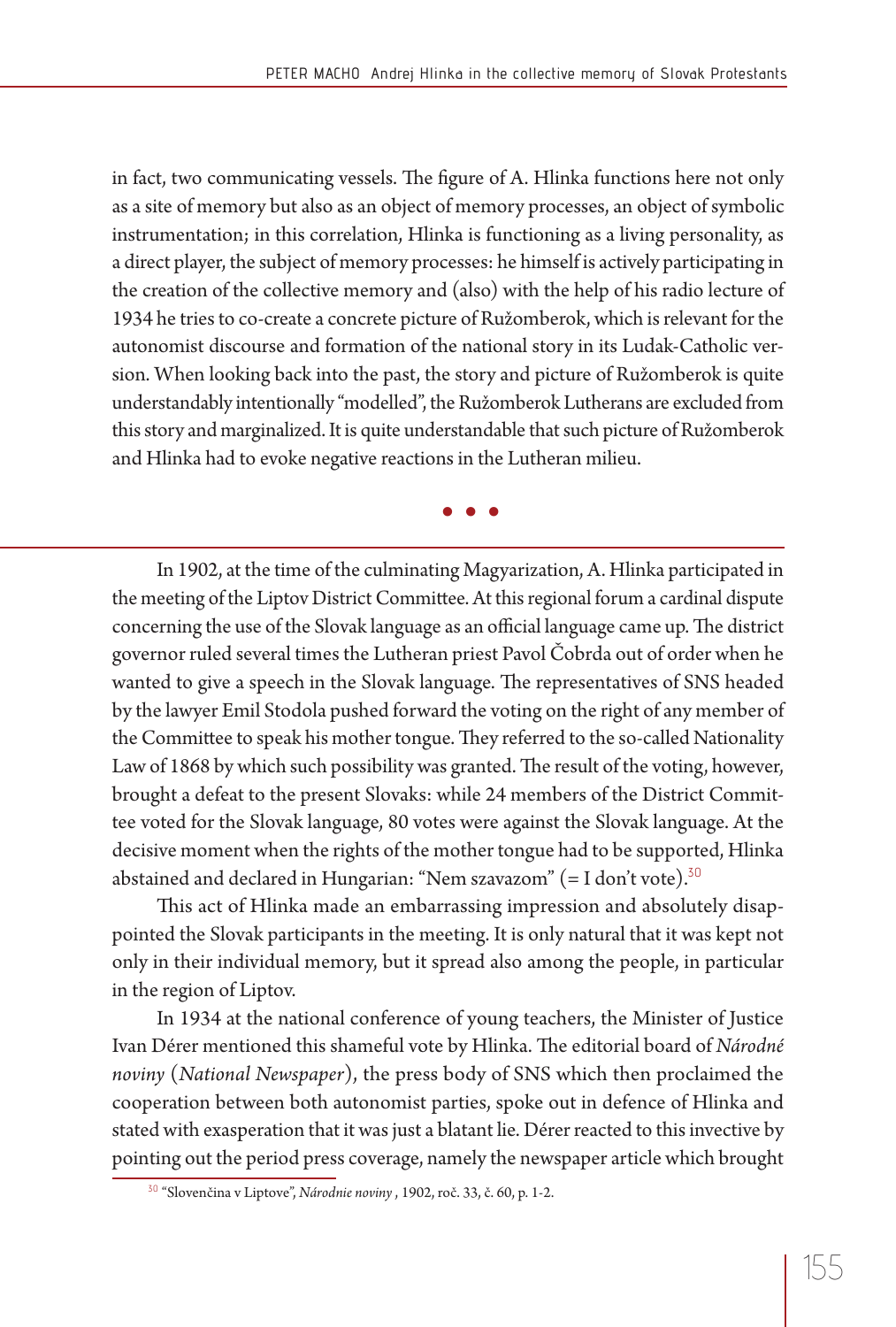information about the Committee meeting and which was published in 1902 on the pages of *National Newspaper*. Thus, he adequately embarrassed the editorial staff who made excuses afterwards and emphasized that "[...] we drew our note [about Dérer's alleged lie] from the verification of the daily *Slovák* (The Slovak) [= the press body of HSĽS], which authentically denied that Andrej Hlinka had made [in 1902] such a statement  $[\dots]^{n31}$ 

It was quite understandable that the editorial staff of the daily *Slovák* who protected and disseminated an idealized, in fact sanitized portrayal of A. Hlinka slipped the twisted or explicitly untrue data to the "allied" editorial staff of *National Newspaper* and to the general public. It was unthinkable to reveal the truth, because it would make a dent in the idealized portrayal of Hlinka, the main symbol of the whole autonomist movement.

In 1938 this micro-narrative was published in the publication *Service to the nation* which mapped a share and merits of Lutherans in the development of the national and cultural life of Slovaks. The text contains a detailed description of the whole event. The author commented on Hlinka's attitude by the words borrowed from the above mentioned newspaper article of 1902: Hlinka declared that "he must fulfil the will of those who empowered him by [...] the Committee mandate and their will is to keep [= abide by] the law on nationalities which is a gift of the Hungarian knightly nation (lovagias magyar nemzetnek)... Then it came to the voting. [...] Mr. Andrej Hlinka who in his speech [before] accentuated that [...] he demanded the right to the Slovak language, when his name was called on, he said: 'nem szavazom' (I don't vote)."  $32$ 

After the breakup of the Czechoslovak Republic and formation of the Slovak state, the Lutheran church or respectively some of its structures and societies started to substitute the role of the political parties which ceased to exist and in which Protestants had a strong position. These segments of the society were gradually getting more and more into opposition to the ruling regime. In 1940, the XIX congress of the Union of Lutheran Youth took place in Liptovský Sv. Mikuláš. It was held under the motto: "Faithful to fathers' heritage in church and nation". The agenda of the congress contained a visit to the local cemetery where the graves of the prominent representatives of the national and religious life of Slovak Lutherans, including that of the general bishop Juraj Janoška, Senior, are located.

The Liptov senior Ľudovít Šenšel, in his speech addressed to the representatives of the Lutheran youth from the whole of Slovakia, raised a question: Who are "our" fathers and leaders? This was his reaction to the government propaganda of the Slovak

<sup>31 &</sup>quot;K oprave p. ministra Dérera", *Národnie noviny*, 1934, roč. 65, č. 90, p. 4.

<sup>32</sup> J. Janoška, Z domáceho odboja", in: *Služba národu*, ed. S. Š. Osuský, Liptovský Sv. Mikuláš 1938, p. 209.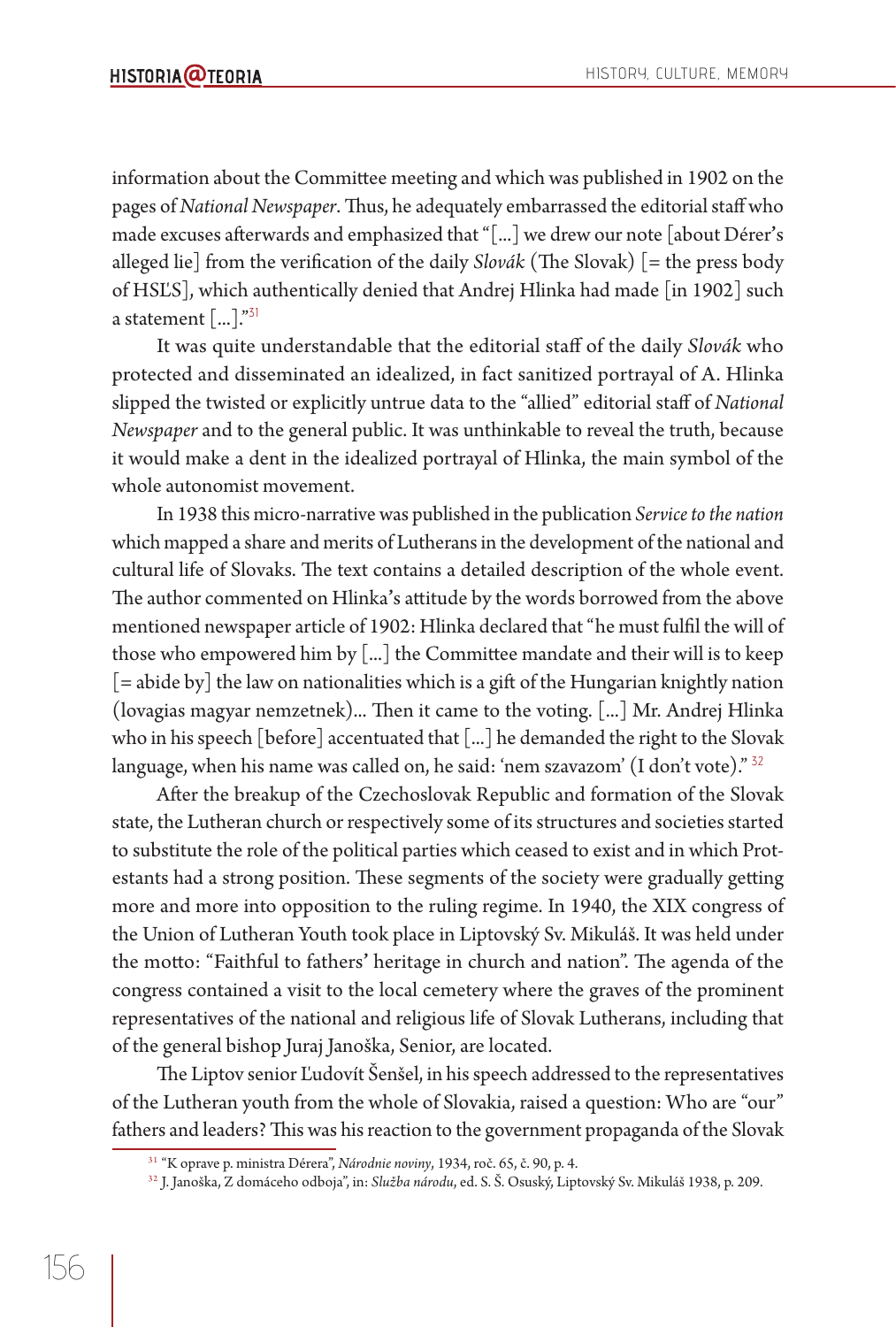State which promoted Hlinka cult in society. He compared Juraj Janoška, Senior and Andrej Hlinka: "Janoška, just because he was a Slovak Lutheran [...] would never remained neutral hiding behind the word 'nem szavazom',<sup>35</sup> when the rights of his mother tongue were concerned only because the proposal had not been initiated by his confession."<sup>34</sup>

Hlinka**'**s statement 'nem szavazom' was thus, as a rule, purposefully activated and thematised in the Lutheran milieu when the Ludak party, in particular through the official propaganda, spread an idealized and mythologized portrayal of Andrej Hlinka as an uncompromising fighter for the rights of the nation and consequently for the rights of the Slovak language, as well. The above quoted phrase in its Hungarian form became an instrument to deconstruct Hlinka myth and in its distributors**'** eyes it embodied Hlinka's opportunism and his national unreliability. The above story along with the representative statement spread not only by oral tradition but also via the press, books, occasional speeches and lectures of those days. Its publicity, however, only rarely reached a mass dimension and moreover, it remained anchored in the Lutheran milieu.

We can hypothetically presume that the story about Hlinka**'**s (non)voting as a specific instrument to delegitimize Hlinka as a national symbol, as the father and leader of the nation, has been until now most fixed in the collective memory of only a rather small segment of Slovak population. This is connected with the fact that the publicity and reproduction of this narrative has not been very intensive in public life for the last half-century. This involves a social group which is currently most confronted with the phenomenon of Hlinka: I think that it can be quite logically defined within the intersection of several identities – national (Slovaks), confessional (Protestants), regional (population of the Liptov region) and professional (intelligentsia). I mean the social group which I characterize as the Liptov Lutheran intelligentsia, or possibly its specific subset - the Liptov Lutheran clergy.

**• • •**

The Lutheran population experienced a mass confrontation with the phenomenon of Hlinka in 1938/1939-1945 when Hlinka became one of the main symbols of the Slovak State and non-democratic regime.

Vladimír Pavel Čobrda, the general bishop of the Lutheran church, declared on 9 February 1939 at the meeting of the general presbytery that A. Hlinka was unacceptable to Lutherans as a national symbol, but on the other hand, he warned that

<sup>&</sup>lt;sup>33</sup> To be understood: he would not be able to try to pass the buck by abstaining from voting.

<sup>34</sup> I. Šenšel, *Pevný buď. Život a dielo seniora Ľudovíta Šenšela*, Liptovský Mikuláš, 1998, p. 129.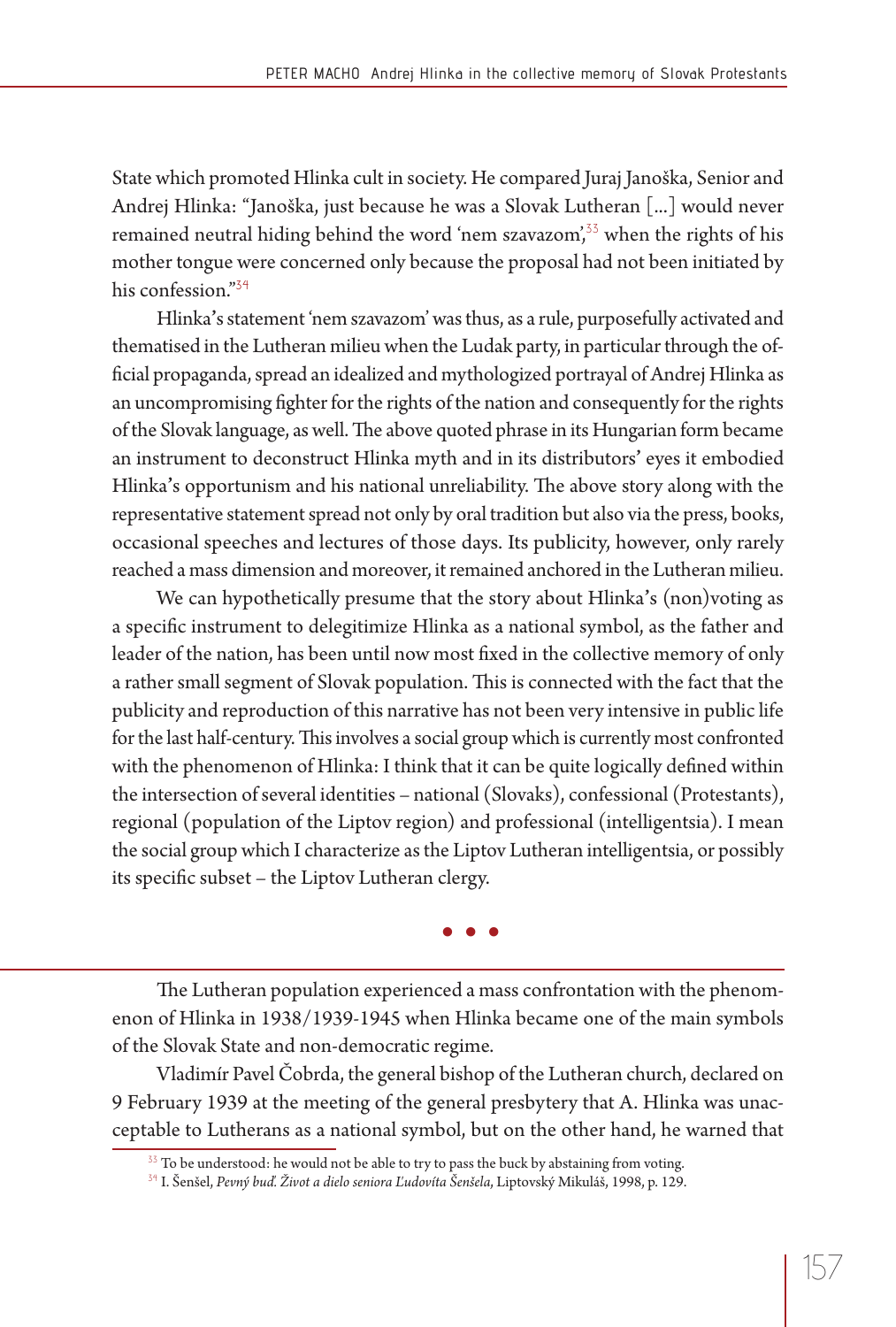directivity of the society, dismantlement of the political and associational plurality, which is in fact an institutionalized liquidation of the democratic system, is symbolically defended in particular by the name of Hlinka.

The memorial treatise on the matters of the Hlinka Guard of 21 November 1939 caused a stir in the governmental circles. Lutheran clergy addressed it to the President, Government and Parliament. The treatise reacted to the regulation on a general and compulsory membership in the Hlinka Guard while the text repeated also critical remarks about the person of Hlinka as such which had been expressed before: "[...] the name of Andrej Hlinka is, unfortunately, connected with many of his statements for the last 20 years, whether written or oral, which are very unfair and offensive with respect to us, Slovak Lutherans and our church, which have never been taken back and which will never be forgotten, the statements which could have possibly made Andrej Hlinka a belligerent leader of his church which, however, make absolutely impossible for us Lutherans to consider him, celebrate him even as a religiously coloured cult and set him as an example as the 'Leader' or even 'Eternal Leader' of the entire nation including the Protestant part of the nation. Such things cannot be dictated to the soul by any regulation. [...] on this occasion, we must also state that the enforcement of such cult caused [...] since the last October [i.e. since October 1938 (since the establishment of autonomy of Slovakia) – P.M.] most misunderstanding and annoyance in the circles of Slovak Protestants."<sup>35</sup>

It was V.P. Čobrda who had the main speech at the religious commemoration of Štefánik in May 1939 organized by the Union of Protestant Youth. The whole event gave the impression of a manifestation of Protestant cohesion and identity but also of a grandiose manifestation for democratic and humanistic ideals. The bishop emphasized in his speech: "It was right at this place where two weeks ago [i.e. at the official national celebrations – P.M.] it was heard that Štefánik belongs to the entire Slovak nation and Slovak Lutherans unjustly appropriate him. I also agree that Štefánik belongs to the entire Slovak nation, because as long as he lived he had the entire Slovak nation in his heart. Štefánik [...] did not segment the nation according to the confession, Štefánik did not bind the future, the existence of Slovakia to allegiance to one confession, Štefánik did not want to exclude anyone from the society of the Slovak nation and he has never called anybody a curse of the nation or an ulcer on the body of the Slovak nation just because of his different religious belief [...] oh yeas, this Štefánik belongs to the entire Slovak nation, because he had the entire Slovak nation in his heart [...]."<sup>36</sup>

<sup>35</sup> *Služba národu II.* Red. S. Š. Osuský, Liptovský Mikuláš 1947, p. 135.

<sup>36</sup> V. P. Čobrda, "Reč povedaná na Bradle dňa 21. mája 1939", in: *Štefánikove oslavy na Bradle 20. a 21. mája 1939*, Myjava 1939, p. 5, 6.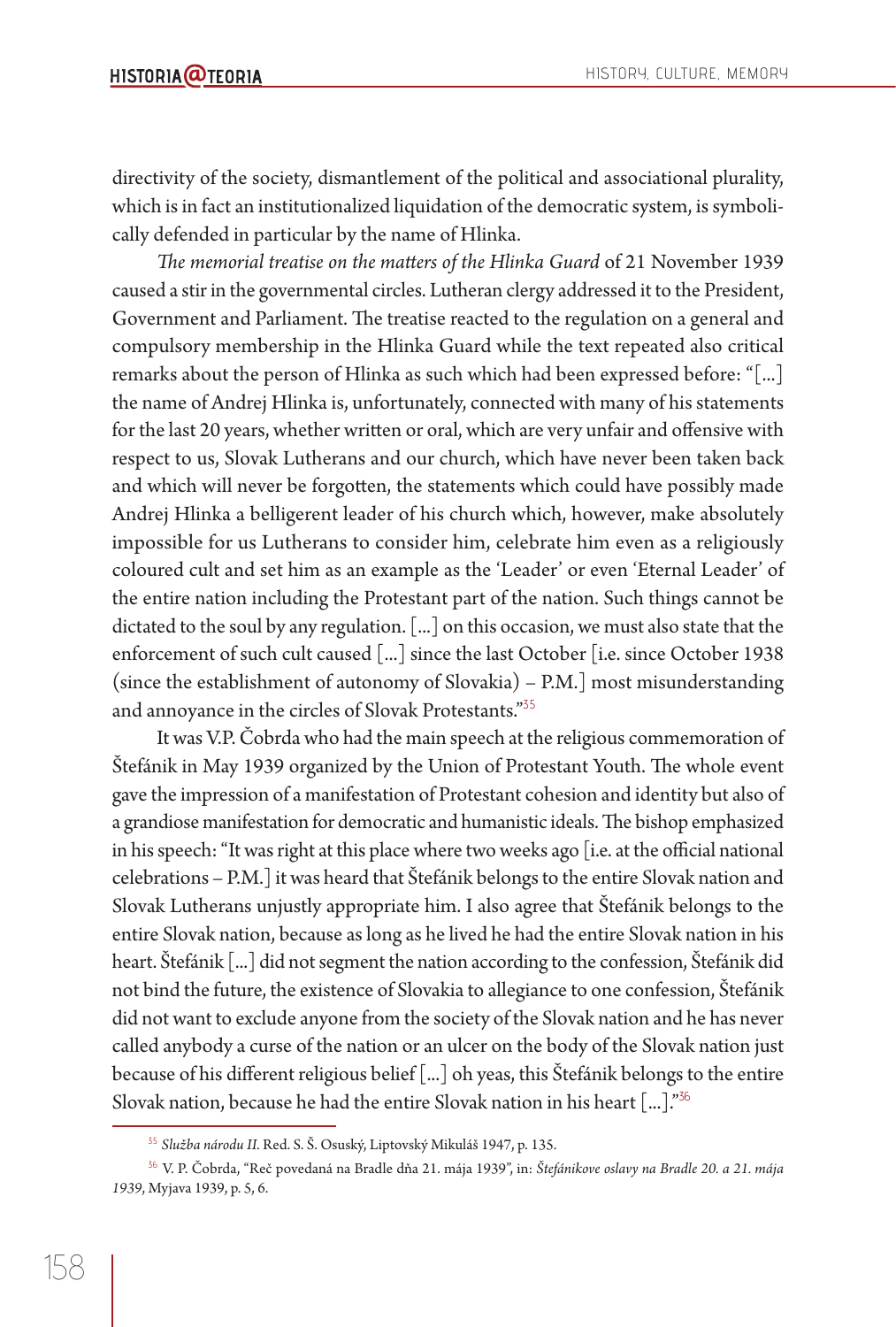Due to bishop's speech the commemoration ceremony devoted to Štefánik took the form of a mass demonstration against the Ludak regime, or respectively against its symbolic policy. The protest was marked by a conflict of two symbols, Hlinka versus Štefánik. Although the name of Hlinka was not heard at all at this event, majority of the participants knew that the general bishop was comparing in his speech in particular Štefánik and Hlinka. The attending audience could decipher his speech in the following sense: "It was right at this place where two weeks ago [i.e. at the official state celebrations – P.M.] it was heard that Štefánik belongs to the entire Slovak nation and Slovak Lutherans unjustly appropriate him. I also agree that Štefánik belongs to the entire Slovak nation, because as long as he lived he had the entire Slovak nation in his heart. Štefánik [...] did not segment the nation according to the confession [as Hlinka did – P.M.], Štefánik did not bind the future, the existence of Slovakia to allegiance to one confession [as Hlinka did – P.M.], Štefánik did not want to exclude anyone from the society of the Slovak nation and he has never called anybody a curse of the nation or an ulcer on the body of the Slovak nation [as Hlinka did – P.M.], just because of his different religious belief [...] oh yeas, this Štefánik belongs to the entire Slovak nation, because he had the entire Slovak nation in his heart [in contrast to Hlinka – P.M.]."

I want to remark that V. P. Čobrda formulated his objections against Hlinka already in 1939: his position was then published by the church press but it was included also in the annual church report which had a mass circulation among Lutheran population.<sup>37</sup> So he did not say anything not known to Lutheran believers. A novelty was that he declared his attitude towards Hlinka at the sacred place, at Štefánik burial mound at Bradlo where this national hero is buried. Čobrda**'**s message was strict and clear: Slovak Lutherans cannot and do not want to recognize Hlinka as the greatest Slovak. A forcible promotion of Hlinka as the most significant symbol is considered by them not only as a violation of their identity but also as a dishonour to the memory of Stefánik. The greatest hero of the Slovak nation is General Milan Rastislav Štefánik who is the embodiment of ideals, love, tolerance, humanism and democracy but not hatred and fanaticism. Of course, this was also a partially idealized portrayal of the historical figure but it fell on fertile ground of the collective memory and the approving position of the groups of population which refused to submit to a totalitarian directivity. Ultimately, it was just M. R. Štefánik who became the symbol of antifascist civil resistance.

#### TRANSLATION: Eva SCIRANKOVÁ

<sup>&</sup>lt;sup>37</sup> L. Suško, "Evanjelická cirkev augsburského vyznania na Slovensku 1938/39 v zrkadle cirkevnej tlače", *Historický časopis*, roč. 49, č. 1, 2001, p. 67.